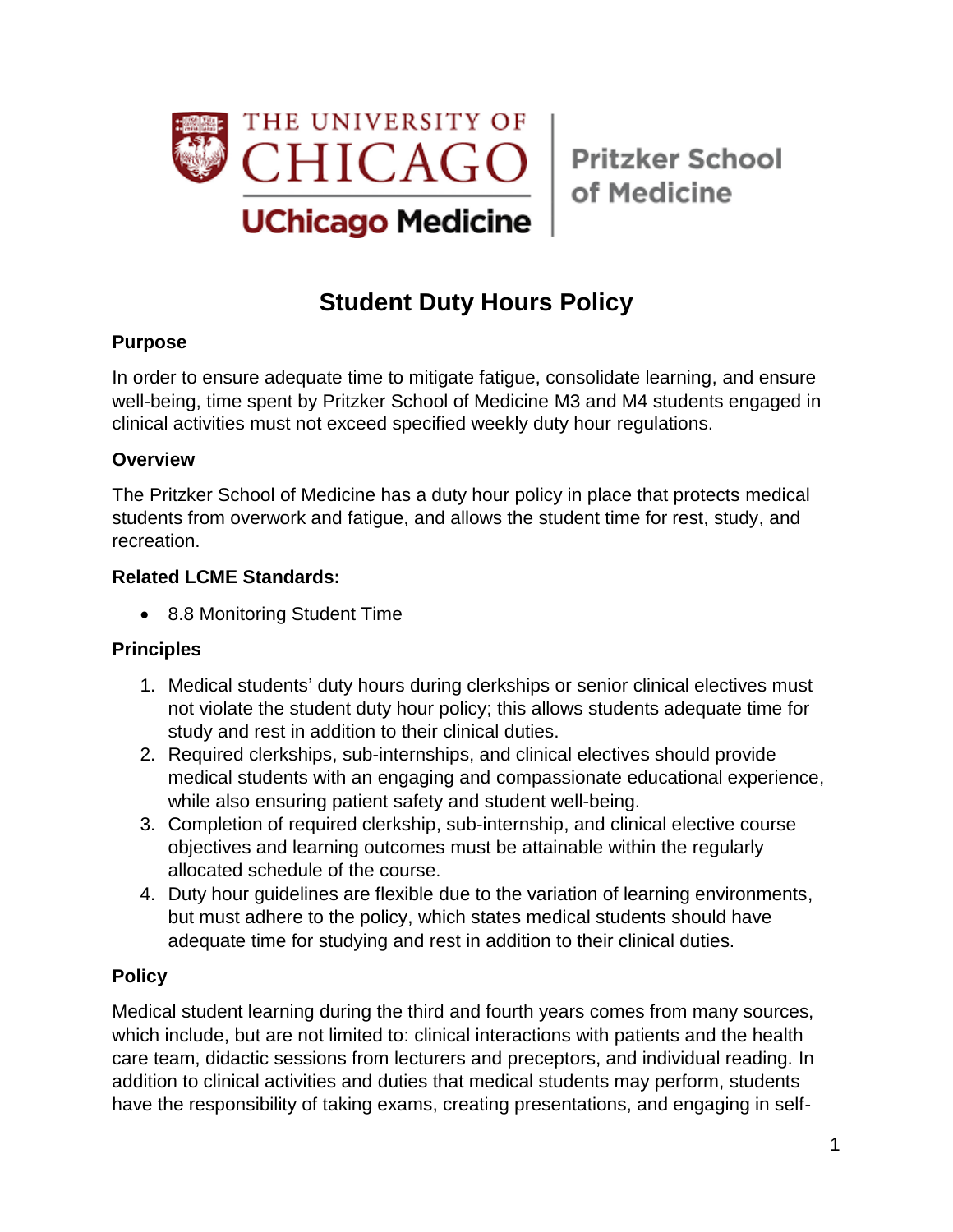directed learning. Thus, students must have adequate time to integrate clinical knowledge through self-directed learning.

- 1. During the clinical clerkship year and post-clerkship clinical experiences, clinical and educational student duty hours **must be limited to no more than 80 hours per week, averaged over a four-week period, inclusive of all in-house clinical and educational activities including those completed virtually or inperson**. Clerkship-based didactics, preceptor groups and ambulatory experiences all count toward the students' duty hours. Time spent studying (e.g., shelf exams, OSCEs, preparing for daily clinical activity) does not count toward a student's duty hours.
- 2. Third- and fourth-year medical students on clinical rotations must have eight (8) hours off between scheduled clinical work and educational periods.
- 3. Third- and fourth-year medical students must have at least 14 hours free of clinical and educational work after 24 hours of continuous on-site duty (in-house call).
- 4. Third- and fourth-year medical students must be scheduled for a minimum of one day in seven that is free of clinical work and required education, when averaged over four weeks. Clerkship and sub-internship directors should stipulate the rules for their individual experiences in their orientation material.
	- a. These days off may include any weekend days that are free of clinical activity, (e.g., students on ambulatory rotations with weekends off will not receive additional week days free of clinical duties).
- 5. Clinical and educational work periods for clinical medical students must not exceed 24 hours of continuous scheduled clinical work. Up to four (4) hours of additional time may be used for activities related to patient safety, such as providing effective transitions of care and/or education.
	- a. In some circumstances where third-year medical students are engaged in clinical work that involves continuous on-site clinical duty (i.e., call), students should be dismissed no later than midnight. In order for students to meet this 12 a.m. deadline, residents should not assign new patients to students after 10 p.m. These deadlines are intended to provide students enough time to finish write ups, discuss patients with their resident, read about their patients, and leave remaining time for an adequate amount of sleep for the next day's learning activities.
- 6. Specific daily work schedules will vary by clerkship and are most appropriately determined by the clerkship director.

# **Procedures**

1. Medical student duty hour policies will be communicated in writing and verbally to all students, clerkship, sub-internship, and clinical elective directors by the Pritzker School of Medicine's Dean for Medical Education, Director of Medical Education, and/or responsible staff.